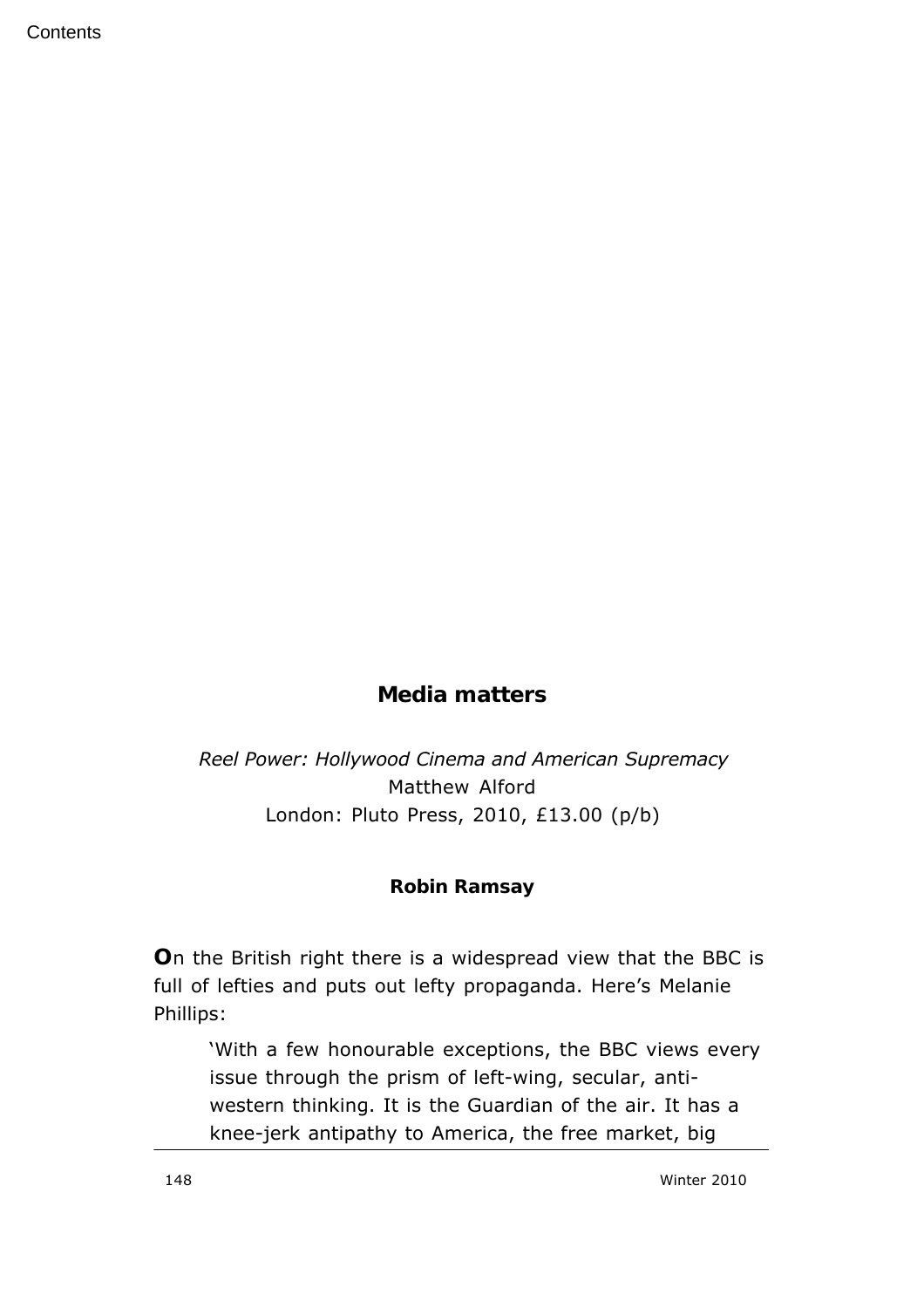business, religion, British institutions, the Conservative party and Israel; it supports the human rights culture, the Palestinians, Irish republicanism, European integration, multiculturalism and a liberal attitude towards drugs and a host of social issues.'

A bit of this is true: the BBC certainly supports the human rights culture and multiculturalism. But how could it not do so? These are the official policies at both national and European level, and are supported by the dominant factions of all three major political parties. Nor are these particularly or intrinsically left-wing. However, as you could listen to/watch the BBC's output for a week and never hear a socialist, republican (let alone Irish republican) anti-business or anti-American voice, the rest of Phillips' paragraph is either a delusion, or a strategy of constantly calling the BBC left-wing to try to make it more right-wing. In Phillips' case it's a bit of both, motivated in part by her shift rightwards but also by her fear that the BBC may one day report what the Israeli state has been doing for the last half century.

In America the right believes or pretends to believe that Hollywood is a nest of pinkos (or Jews, or pinko Jews) undermining America with its liberal propaganda. This belief is the target of this book. Alford does a detailed analysis – genre by genre – of the recent films costing over \$30 million from Hollywood's major studios, and shows that their movies *almost always* express the notion that in its foreign policy, the endless wars in which it engages, America is always right, well intentioned and frequently the victim.

That this fantastic lie is in the films owes something (how much isn't clear) to the Pentagon and CIA liaison operations with the studios. 'Wanna borrow a submarine? Talk to the Navy guy.' If Alford isn't quite describing the corporations and the state running joint psy-ops, it will do until joint psy-ops come along.